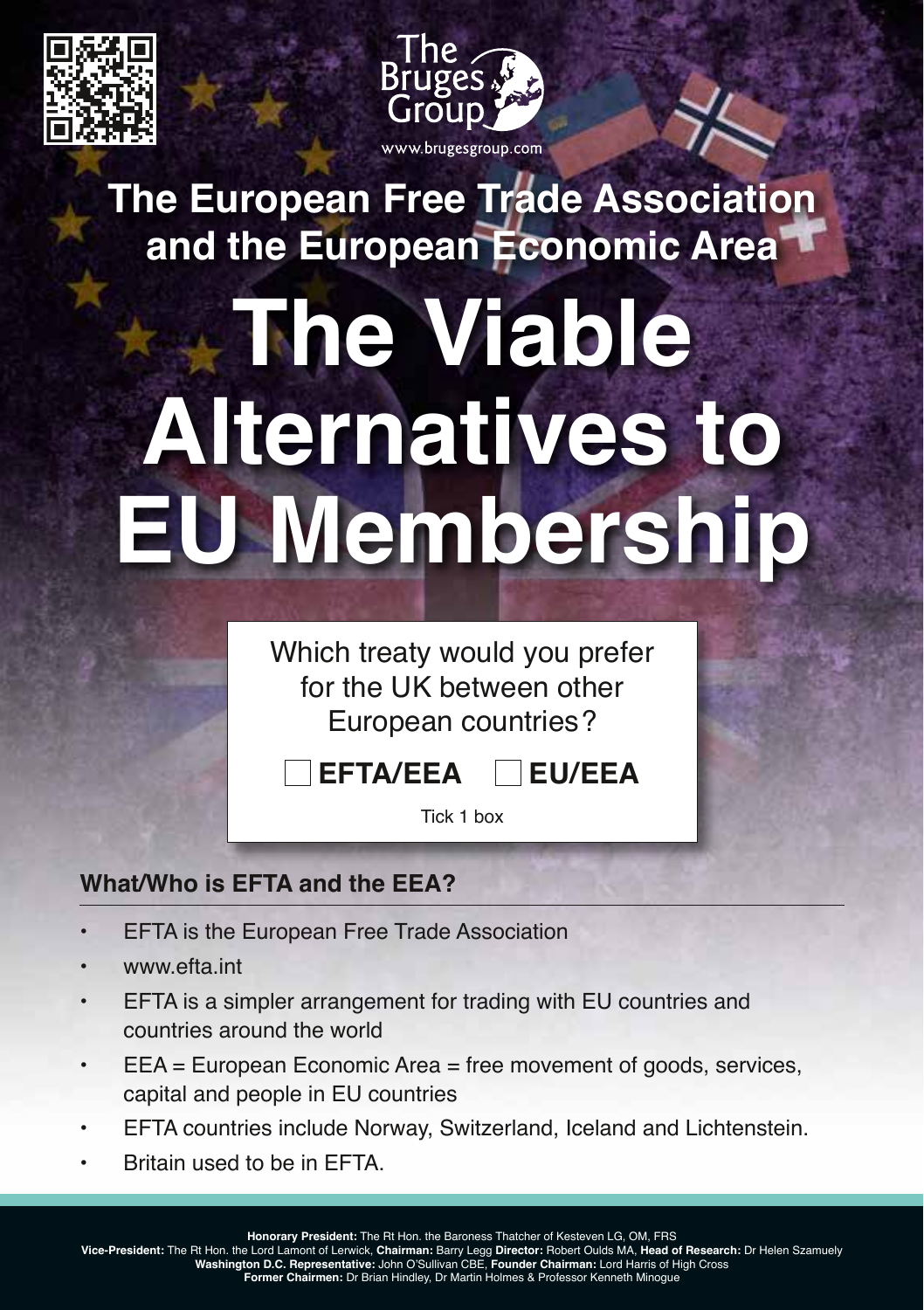# **Benefits of the UK switching to EFTA/EEA membership**

- EFTA countries run their own: agriculture, fisheries, home affairs, justice and more. For example, Norway is an EFTA/EEA member and only gets 350 new regulations a year while Britain, an EU/EEA member gets over 1000. A reduction in regulations, would be like tax cut for businesses – reducing costs and helping them be more competitive in world markets
- The EEA does not cover taxation, so Britain , as a member of EFTA/EEA would not be covered by EU taxes
- $\cdot$  EEA acts in force = 4,600; EU acts in force = 15,000 The Estimated cost of EU regulations range from 3% to 5% of GDP

# **EFTA Agreements**

• EFTA has a number of Free Trade Agreements (FTAs) and co-operation and negotiations with other countries, for example: Canada, Singapore, Mexico, South Korea, Chile, Turkey and South Africa.

# **Other EFTA Benefits**

- **Q.** What about financial contributions to the EU?
- **A.** Switching from EU to EFTA would mean a reduction, from around £6bn a year to £3.9 bn. In addition the £9bn sent to Brussels, and returned and spent according to EU guidelines would be restored to UK spending priorities.
- **Q.** What about Auditors signing off accounts?
- **A.** The EU has not had it's accounts signed off by auditors for over 15 years. EFTA has their accounts signed off every year.

## **Unemployment rates**

- EU/EEA member, Britain has 8% unemployment
- EFTA/EEA member, Norway has 3% unemployment
- A referendum could also be a choice of which unemployment rate you would prefer
- Britain needs jobs....lots of jobs

# **And more EFTA benefits**

- **Q.** Where are EFTA offices?
- **A.** They also have offices in Brussels, and also Geneva and Luxembourg
- **Q.** How many employees do the EU and EFTA have?
- **A.** The EU has over 20,000. EFTA has around 90
- **Q.** What about security?
- **A.** Britain would still be a member of the NATO security alliance, just like Norway is.

# **EFTA working with the EU and the world**

- **Q.** How would Britain in EFTA work with the EU?
- **A.** Fairly much the same as now. Norway goes to many of the same meetings that the UK goes to now, so British representatives would continue as usual. Britain would continue discussions with EU partners on events and ideas.
- **Q.** What about influence in EEA regulations?
- **A.** Britain would be involved in the consultation process and design, but not the voting. Britain would retain the right to veto any regulation – as Norway has done. However Britain is currently 1 of 27 countries, so less than 4% influence, and for years has been unable to stop the fishing quota system that results in fisherman throwing away fish, if they are the wrong sort of fish for their quota. Switching to EFTA would give 100% UK fishing control and ensure fish caught were landed and sold.
- **Q.** How would Britain work with the world?
- **A.** Similar to other free and prosperous countries, like Canada, Australia, Switzerland and Norway

| <b>New Regulations Per Year</b> |          | <b>Total Regulations</b> |        |  |
|---------------------------------|----------|--------------------------|--------|--|
| EEA                             | 350      | EEA                      | 4.600  |  |
| ΕL                              | $1000 +$ | EU                       | 15.000 |  |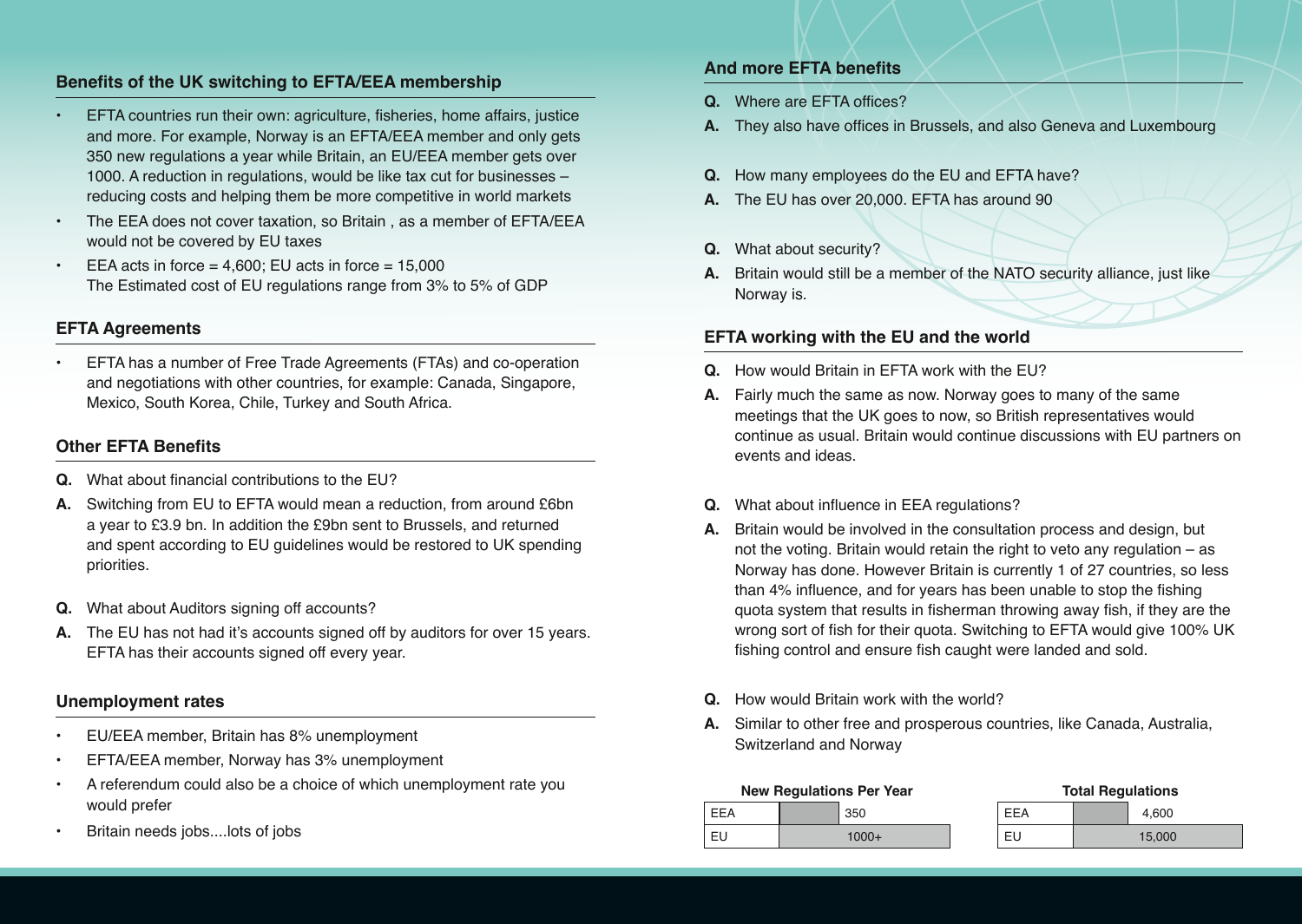## **EFTA countries**

- **Q.** Aren't Switzerland and Norway different to the UK?
- **A.** Actually Norway's economy has more in common with the UK, and so does Switzerland, than the Norwegian and Swiss economies have in common with each other. What Norway and Switzerland have in common, is EFTA membership

| Area             | <b>UK</b>     | Norway   | Switzerland     |
|------------------|---------------|----------|-----------------|
| Agriculture      | Yes           | Yes      |                 |
| <b>Fisheries</b> | Yes           | Yes      |                 |
| Oil and Gas      | Yes           | Yes      |                 |
| Engineering      | Yes           |          | Yes             |
| Finance          | Yes           |          | Yes             |
| Pharmaceuticals  | Yes           |          | Yes             |
| Chemicals        | Yes           |          | Yes             |
| Agreement        | <b>EU/EEA</b> | EFTA/EEA | EFTA/Bi-lateral |
| Unemployment     | 8%            | 3%       | 3%              |

# **EFTA/EEA and EFTA/bilateral**

- **Q.** What is the benefit of switching to EFTA/EEA, which Norway has, than EFTA/bi-lateral, which Switzerland has?
- **A.** Since Britain is already in the EEA, switching can be done in weeks of a referendum. Switzerland negotiated a bilateral agreement with the EU, between 1992 and 2002 – 10 years. Britain needs EFTA benefits now preferably, not a possible 10 years from now.
- EFTA/EEA is an off-the-shelf working alternative.

## **Why Switch to EFTA?**

- **Q.** Why choose EFTA/EEA vs EU/EEA as referendum question?
- **A.** number of reasons:
- EFTA/EEA is a working alternative
- EFTA/EEA is a successful alternative
- People can make easy comparisons between EFTA/EEA and EU/EEA
- Best chance of winning a referendum
- Best chance of getting the most votes compared to other alternatives, i.e. Most democratic
- Easiest alternative for creating jobs fast
- Easiest alternative to implement
- European treaties are dynamic, so if the public wanted even more simpler relations with the EU in future, the door is open for more referendums.
- Joining EFTA and staying in the EEA, which guarantees the free movement of goods, services and capital is the most likely to get the support of business
- A referendum on switching from the EU to EFTA/EEA can be won

# **What about opinion polls?**

- YouGov Opinion polls have been made, showing some of the comparisons, while leaving out comparisons between: new regulations per year, accounts sign off, office in Brussels, unemployment rates, and others. Yet the results are positive, also for EFTA/EEA option.
- Which ONE would you prefer Britain to be in?
- 2010 opinion poll: EU 36%, EFTA 39%, Don't Know 25%
- 2012 opinion poll: EU/EEA 21%, EFTA/EEA 44%, Don't Know 35%

EFTA's preferential trade relations with partners worldwide.

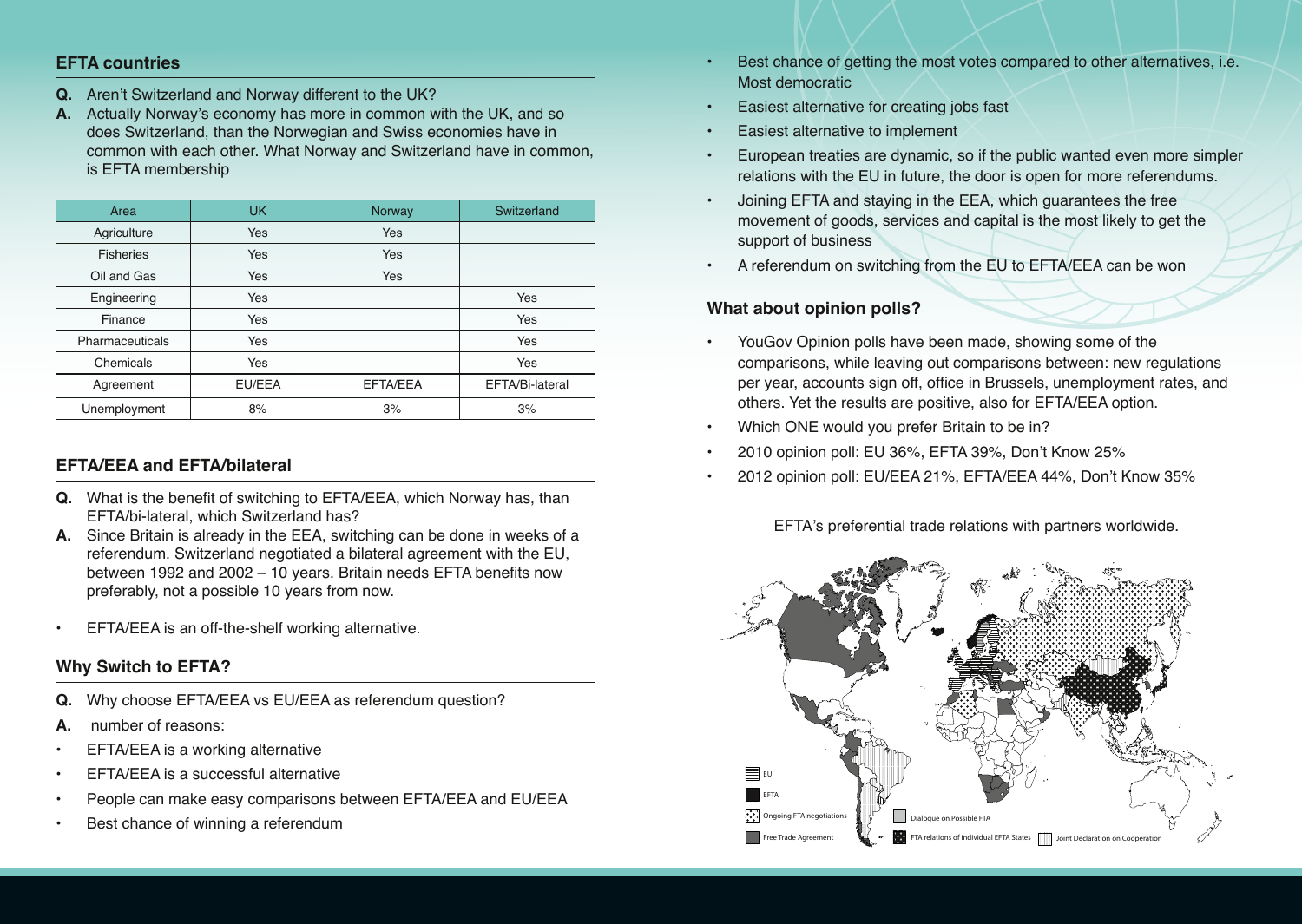| What are the differences for the UK being a member of EFTA/EEA or EU/EEA?               |                 |                  |  |  |  |
|-----------------------------------------------------------------------------------------|-----------------|------------------|--|--|--|
|                                                                                         | <b>EFTA/EEA</b> | <b>EU/EEA</b>    |  |  |  |
| New regulations per year                                                                | 350             | 1000             |  |  |  |
| Financial contributions to the EU each year                                             | £3.9bn          | £6bn             |  |  |  |
| Accounts signed off by auditors                                                         | Every year      | Not for 15 years |  |  |  |
| Employees                                                                               | 90              | $30,000+$        |  |  |  |
| Control over fisheries                                                                  | UK              | EU               |  |  |  |
| Control over agriculture                                                                | UK              | EU               |  |  |  |
| Responsibility for Home Affairs                                                         | <b>UK</b>       | EU               |  |  |  |
| Responsibility for Justice                                                              | UK              | EU               |  |  |  |
| Free movement of Goods in EU                                                            | Yes             | Yes              |  |  |  |
| Free movement of Services in EU                                                         | Yes             | Yes              |  |  |  |
| Free movement of Capital in EU                                                          | Yes             | Yes              |  |  |  |
| Free movement of People in EU                                                           | Yes             | Yes              |  |  |  |
| Member of the European Economic Area (EEA)                                              | Yes             | Yes              |  |  |  |
| Office in Brussels                                                                      | Yes             | Yes              |  |  |  |
| Member of NATO security alliance                                                        | Yes             | Yes              |  |  |  |
| Ability to make bi-lateral free trade agreements<br>with any other country, e.g. Canada | Yes             | <b>No</b>        |  |  |  |
| Key legal document                                                                      | Convention      | Treaty           |  |  |  |
| Pages in legal document                                                                 | 30              | $200+$           |  |  |  |
| Countries currently                                                                     | Norway          | <b>UK</b>        |  |  |  |
| Time to switch from EU/EEA to EFTA/EEA                                                  | Weeks           | N/A              |  |  |  |

## **Summary**

- Switching to EFTA/EEA from EU/EEA
- Pro-jobs
- Pro-democracy
- From a complicated treaty that exports jobs, to a simpler treaty that helps create jobs
- MPs will have more time to listen to the public and work on UK priorities
- Easy to implement
- REFERENDUM: EFTA/EEA or EU/EEA?

# **For more information**

- EFTA website: www.efta.int
- EFTA/EEA powerpoint presentations
- - open www.efta.int
- - cursor on EEA, on drop down menu, click 'seminars'
- - choose a seminar, click on top of 5 or 6 powerpoint presentations for main EEA powerpoint
- www.brugesgroup.com click on 'Alternatives to EU', paper 'EFTA or EU' page 20 has comparisons
- Contact the Bruges Group info@brugesgroup.com
- Tel 020 7287 4414

# **Actions**

- Spread the ideas
- Contact news media
- Comment on online news media
- Ask your MP if they support a referendum EFTA/EEA or EU/EEA?
- Ask people at elections if they support a referendum

## **For further information contact:** Robert Oulds, Director

The Bruges Group, 214 Linen Hall, 162-168 Regent St., London W1B 5TB, UK Tel: 020 7287 4414 E-mail: info@brugesgroup.com or visit: **www.brugesgroup.com** Follow us on twitter **&** @brugesgroup Find our facebook group: The Bruges Group